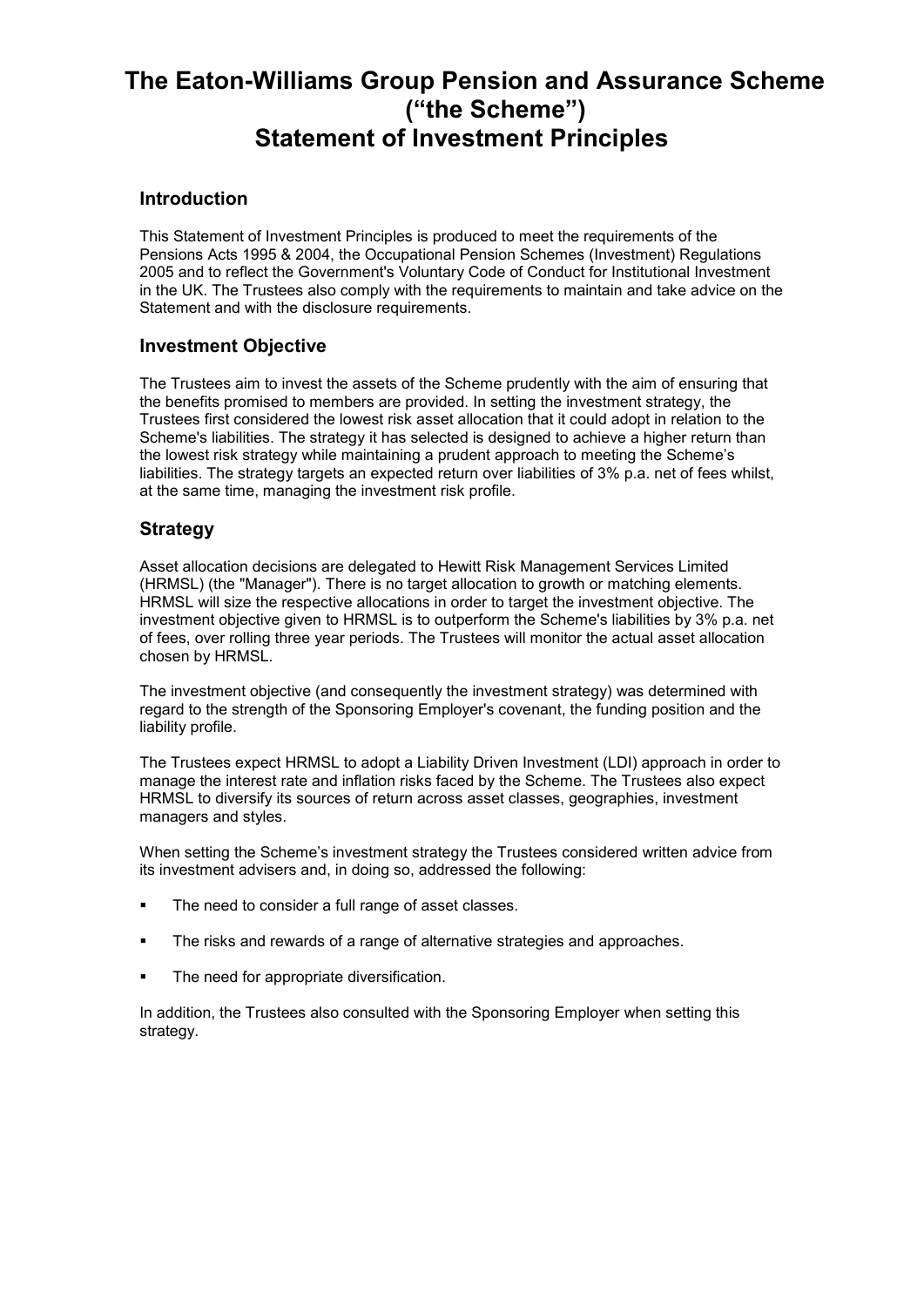# **Risk**

The Trustees recognise that the key risk to the Scheme is that it has insufficient assets to make provisions for 100% of its liabilities ("funding risk"). The Trustees have identified a number of risks which have the potential to cause a deterioration in the Scheme's funding level and therefore contribute to funding risk. These are as follows:

- The risk of a significant difference in the sensitivity of asset and liability values to changes in financial and demographic factors ("mismatching risk"). The Trustees and their advisers considered this mismatching risk when setting the investment strategy.
- The risk of a shortfall of liquid assets relative to the Scheme's immediate liabilities ("cash flow risk"). The Trustees will manage the Scheme's cash flows taking into account the timing of future payments in order to minimise the probability that this occurs.
- The failure by the fund managers to achieve the rate of investment return assumed by the Trustees ("manager risk"). This risk is considered by the Trustees and their advisers both upon the initial appointment of the fund managers and on an ongoing basis thereafter.
- The failure to spread investment risk ("risk of lack of diversification"). The Trustees and their advisers considered this risk when setting the Scheme's investment strategy.
- The possibility of failure of the Scheme's Sponsoring Employer ("covenant risk"). The Trustees and their advisers considered this risk when setting investment strategy and consulted with the Sponsoring Employer as to the suitability of the proposed strategy.
- The risk of fraud, poor advice or acts of negligence ("operational risk"). The Trustees have sought to minimise such risk by ensuring that all advisers and third party service providers are suitably qualified and experienced and that suitable liability and compensation clauses are included in all contracts for professional services received.

Due to the complex and interrelated nature of these risks, the Trustees consider the majority of these risks in a qualitative rather than quantitative manner as part of each formal investment strategy review (normally triennially). Some of these risks may also be modelled explicitly during the course of such reviews.

Having set an investment objective which relates directly to the Scheme's liabilities and implemented it using a delegated approach, the Trustees' policy is to monitor, where possible, these risks periodically. The Trustees receive quarterly reports including:

- Detailed asset allocation.
- **EXECOMMENT** Commentary on performance of, and changes to, growth component.
- **EXECOMMENT** Commentary on performance of, and changes to, hedging component.
- Total Portfolio Performance and Attribution showing asset return versus liability benchmark return together with contribution to absolute and relative return.
- Market Review and Outlook.

### **Implementation**

Aon Hewitt Ltd has been selected as investment adviser to the Trustees. They operate under an agreement to provide a service which aims to ensure the Trustees are fully briefed to take decisions themselves and to monitor those they delegate. Much of the investment advice provided by Aon Hewitt is included within the ad valorem fees paid to HRMSL. The investment advice covered by the HRMSL fees is specified within the Trustees' contract with Aon Hewitt Ltd. Any advice beyond this is paid for on a time cost basis, except for certain projects where a fixed fee is agreed in advance. This structure has been chosen to ensure that cost-effective, independent advice is received.

The Trustees have delegated certain decision making powers to HRMSL. The Trustees have taken advice from the investment adviser regarding the suitability of the Manager in this capacity and recognises that there exists a conflict of interest in taking this advice. The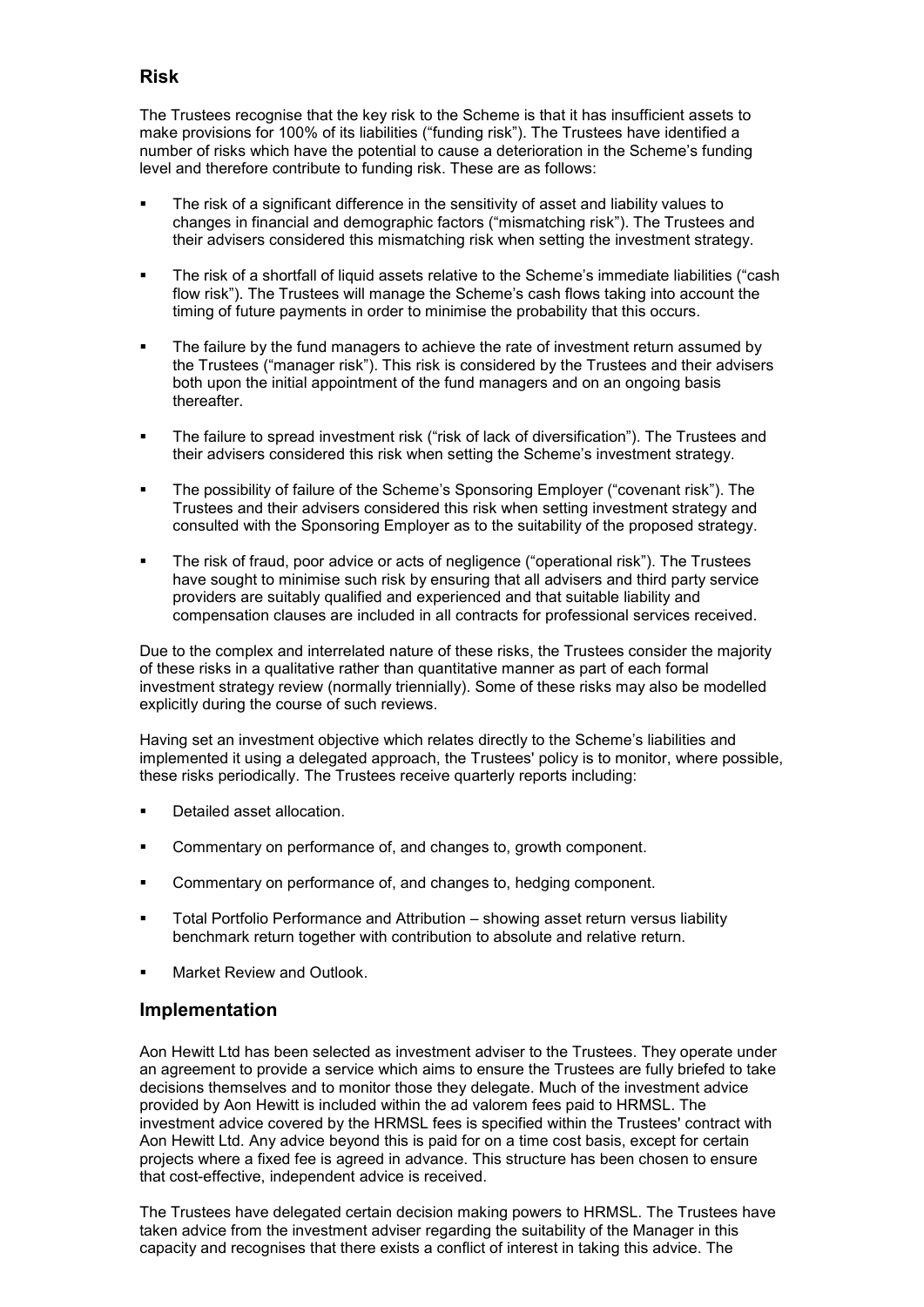Trustees have appointed Price Waterhouse Coopers (the "Fiduciary Reviewer") to provide initial and potentially periodic independent review of the Manager.

The below table outlines the responsibilities of the Manager, the Investment Adviser and the Fiduciary Reviewer:

#### **The Manager**

- Decide on allocation to different asset classes
- Decide on Medium Term Asset Allocation (MTAA) biases in the strategy
- **-** Decide on Liability Driven Investment (LDI) approach and structure
- Decide on LDI instruments
- **IMPLEMENT IMPLEMENT IMPLEMENT IMPLEMENT IMPLY** Implement the investment strategy taking into account the limits and restrictions set
- Select and appoint fund managers
- **Nonitor fund managers**
- Agree legal contracts with fund managers
- **IMPLEMENT Implement disinvestment procedures, investment switches and rebalancing**
- Report on asset performance against the liability benchmark and investment objective

The Trustees have delegated all day-to-day decisions about the investments, including the realisation of investments, to the Manager through a written contract. When choosing investments, the Manager is required to have regard to the criteria for investment set out in the Occupational Pension Schemes (Investment) Regulations 2005 (regulation 4).

In setting the Scheme's investment strategy, the Trustees' primary concern is to act in the best financial interests of the Scheme and its beneficiaries, seeking the best return that is consistent with a prudent and appropriate level of risk.

#### **Environmental, Social, and Governance ("ESG") considerations**

The Trustees consider investment risk to include ESG factors and climate change. These risks could negatively impact the Scheme's investments. The Trustees consider these risks by taking advice from its investment adviser. The Trustees have appointed HRMSL to manage the Scheme's assets. HRMSL invests in a range of underlying investment vehicles. As part of HRMSL's management of the Scheme's assets, the Trustees expect HRMSL to:

- Where relevant, assess the integration of ESG factors in the investment process of underlying managers;
- Use its influence to engage with underlying managers to ensure the Scheme's assets are not exposed to undue risk; and
- Report to the Trustees on its ESG activities as required.

#### **Stewardship – Voting and Engagement**

The Trustees recognise the importance of their role as a steward of capital and the need to ensure the highest standards of governance and promoting corporate responsibility in the underlying companies and assets in which the Scheme invests, as ultimately this creates long-term financial value for the Scheme and its beneficiaries

The Trustees annually review the stewardship activity of the fiduciary manager to ensure the Scheme's stewardship policy is being appropriately implemented in practice. The Trustees receive annual reports on stewardship activity carried out by their fiduciary manager, these reports include detailed voting and engagement information from underlying asset managers.

As part of the fiduciary manager's management of the Scheme's assets, the Trustees expect the fiduciary manager to:

- Where relevant, assess the integration of ESG factors in the investment process of underlying asset managers;
- Use its influence to engage with underlying asset managers to ensure the Scheme's assets are not exposed to undue risk; and
- Report to the Trustees on its ESG activities as required.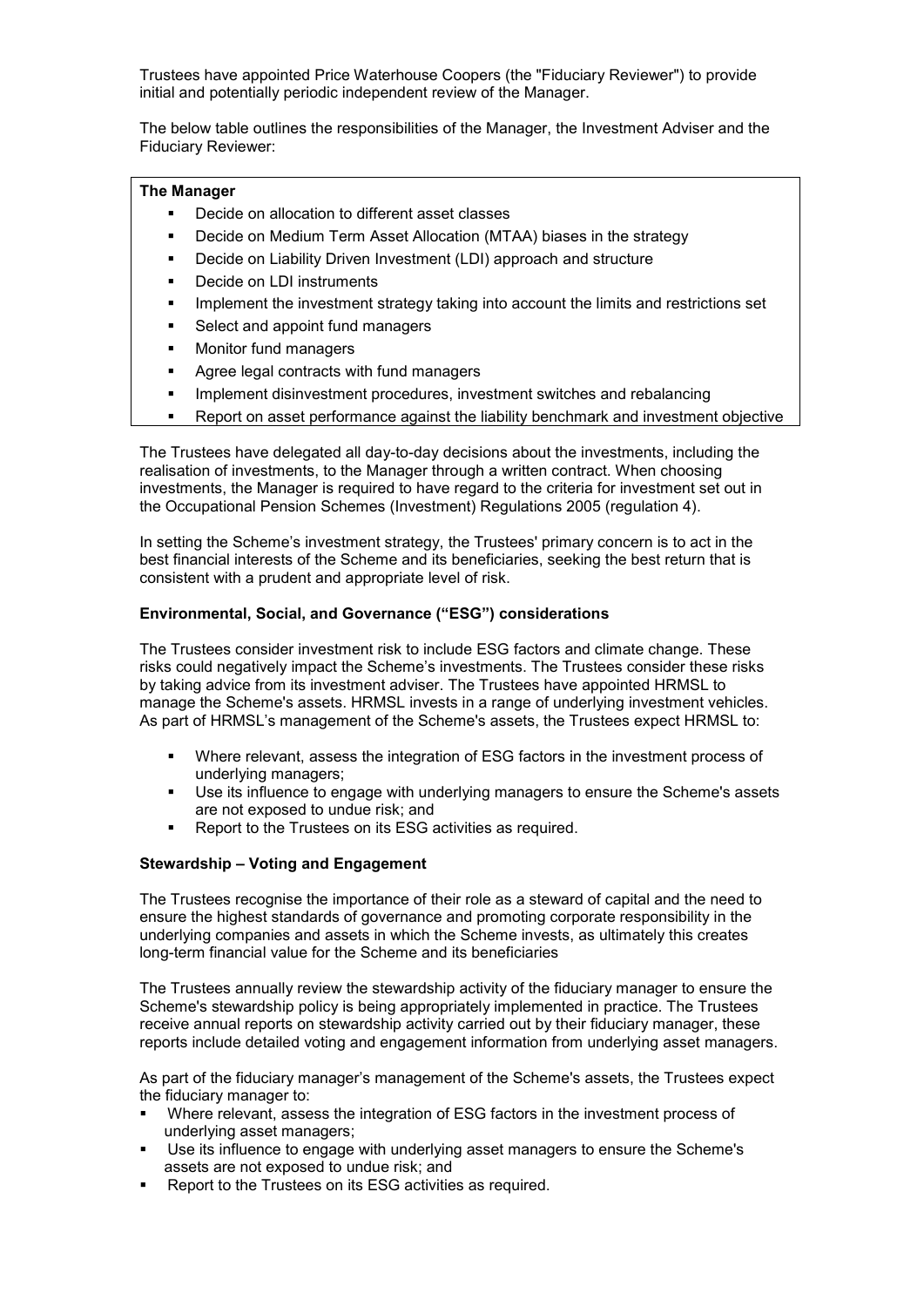Where possible, the transparency for voting should include voting actions and rationale with relevance to the Scheme.

The Trustees recognise that their collaborative behaviours can further work to mitigate the risks we have identified above, for the Scheme.

The Trustees may engage with their fiduciary manager, who in turn is able to engage with underlying asset managers, investee company or other stakeholders, on matters including the performance, strategy, risks, social and environmental impact, corporate governance. Where a significant concern is identified, the Trustees will consider, on a case by case basis, a range of methods by which they would monitor and engage so as to bring about the best long-term outcomes for the Scheme.

#### **Members' Views and Non-Financial Factors**

In setting and implementing the Scheme's investment strategy the Trustees do not explicitly take into account the views of Scheme members and beneficiaries in relation to ethical considerations, social and environmental impact, or present and future quality of life matters (defined as "non-financial factors"[1](#page-3-0)).

### **Governance**

The Trustees are responsible for the investment of the Scheme's assets. The Trustees take some decisions itself and delegates others. When deciding which decisions to take itself and which to delegate, the Trustees have taken into account whether it has the appropriate training and expert advice in order to take an informed decision. The Trustees have established the following decision making structure:

#### **Trustees**

- **Sets structures and processes for carrying out its role.**
- Sets objectives and approach for implementing investment strategy.
- Selects and monitors planned investment strategy.<br>Selects and monitors direct investments
- Selects and monitors direct investments.
- Selects and monitors investment advisers and fund managers.

#### **Investment Adviser**

- Advise on all aspects of the investment of the Scheme assets, including implementation.
- Advise on appropriateness of service provided by the Manager<br>• Advise on investment strategy
- Advise on investment strategy
- **Advise on the investment liability benchmark**
- **Advise on this Statement of Investment Principles.**
- **•** Provide required training.

#### **Fiduciary Reviewer**

-

Initial due diligence and periodic review of the Manager.

The Pensions Act 1995 distinguishes between investments where the management is delegated to a fund manager with a written contract and those where a product is purchased directly, e.g. the purchase of an insurance policy or units in a pooled vehicle. The latter are known as direct investments.

The Trustees' policy is to review its direct investments and to obtain written advice about them. These include vehicles available for members' AVCs. When deciding whether or not to make any new direct investments the Trustees will obtain written advice and consider whether future decisions about those investments should be delegated to the fund managers.

The written advice will consider the issues set out in the Occupational Pension Schemes (Investment) Regulations 2005 and the principles contained in this Statement of Investment Principles. The regulations require all investments to be considered by the Trustees (or, to the extent delegated, by the fund managers) against the following criteria:

<span id="page-3-0"></span><sup>&</sup>lt;sup>1</sup> The Pension Protection Fund (Pensionable Service) and Occupational Pension Schemes (Investment and Disclosure) (Amendment and Modification) Regulations 2018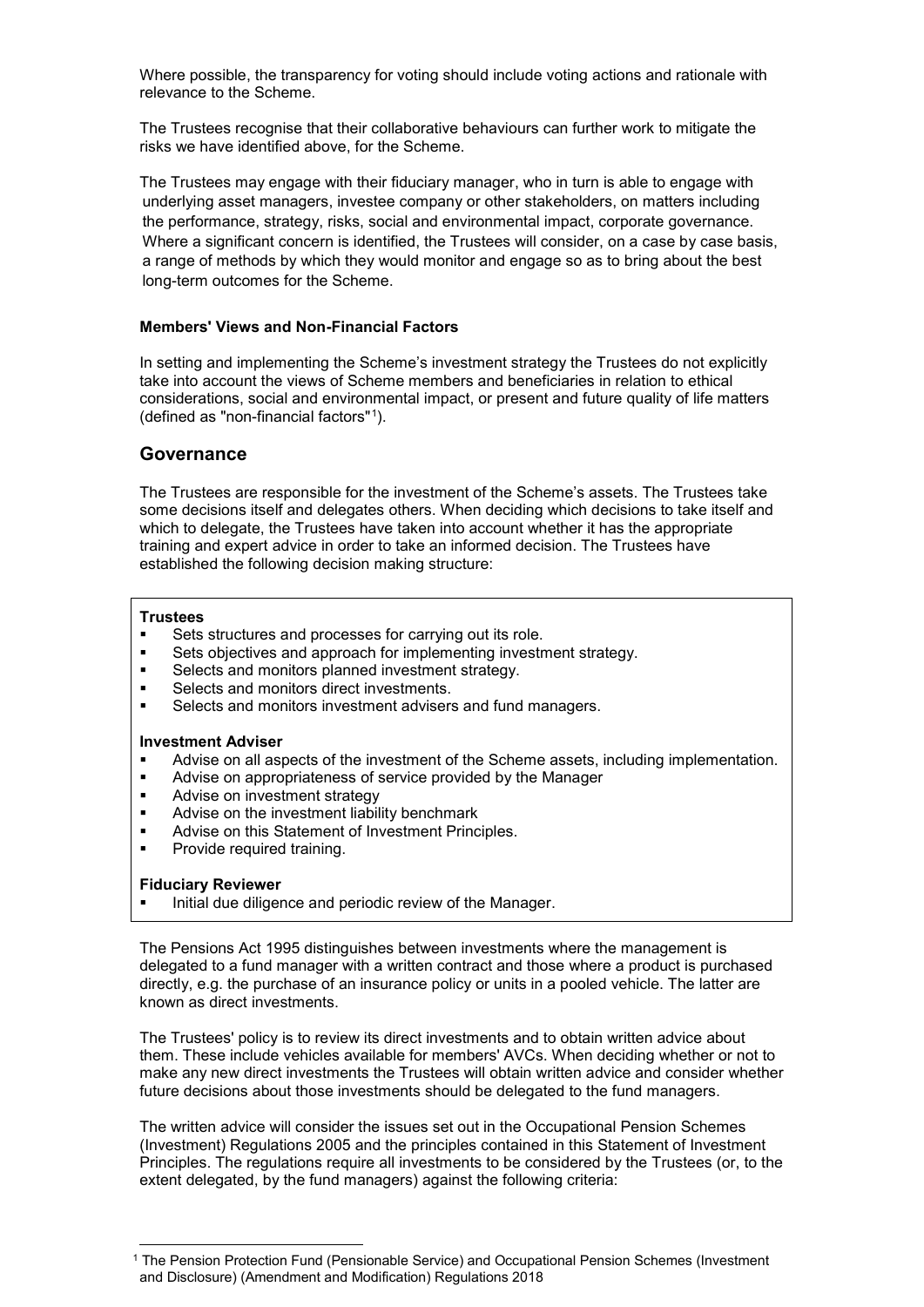- The best interests of the members and beneficiaries
- **Security**
- **Quality**
- Liquidity
- **Profitability**
- Nature and duration of liabilities
- Tradability on regulated markets
- Diversification
- Use of derivatives

The Trustees' investment adviser has the knowledge and experience required under the Pensions Act 1995.

The Trustees expect the Manager to manage the assets delegated to them under the terms of the contract and to give effect to the principles in this Statement of Investment Principles so far as is reasonably practicable.

Appropriate arrangements are in place for independent custody of the Scheme's investments. The Manager's (and underlying funds') custodians provide safekeeping for all the Scheme's assets held and perform the administrative duties attached, such as the collection of interest and dividends and dealing with corporate actions.

The Trustees are aware of and considers Myners' Principles when making decisions on investment strategy and monitors its compliance with the Principles.

The Trustees will review this Statement of Investment Principles at least every three years and immediately following any significant change in investment policy. The Trustees will take investment advice and consult with the Sponsoring Employer over any changes to the Statement of Investment Principles.

The Trustees delegate the ongoing monitoring of underlying asset managers to the fiduciary manager. The fiduciary manager monitors the Scheme's investments to consider the extent to which the investment strategy and decisions of the underlying asset managers are aligned with the investment objectives of the Scheme. This includes monitoring the extent to which the underlying asset managers:

- make decisions based on assessments about medium- to long-term financial and nonfinancial performance of an issuer of debt or equity; and
- engage with issuers of debt or equity in order to improve their performance in the medium- to long-term.

Before appointment of a new fiduciary manager, the Trustees review the governing documentation associated with the investment and will consider the extent to which it aligns with the Trustees' policies. Where possible, the Trustees will seek to amend that documentation or express their expectations (such as through side letters, in writing, or verbally at Trustees' meetings) so that there is more alignment.

The Trustees believe that having appropriate governing documentation, setting clear expectations to the fiduciary manager, and regular monitoring of the fiduciary manager's performance and investment strategy, is sufficient to incentivise the fiduciary manager to make decisions that align with the Trustees' policies and are based on assessments of medium- and long-term financial and non-financial performance.

Where the fiduciary manager is considered to make decisions that are not in line with the Trustees' policies, expectations, or the other considerations set out above, the Trustees will typically engage with the fiduciary manager to understand the circumstances and materiality of the decisions made.

There is typically no set duration for arrangements with the fiduciary manager, although the continued appointment will be reviewed periodically. Similarly, there are no set durations for arrangements with the underlying asset managers that the fiduciary manager invests in, although this is regularly reviewed as part of the manager research and portfolio management processes in place.